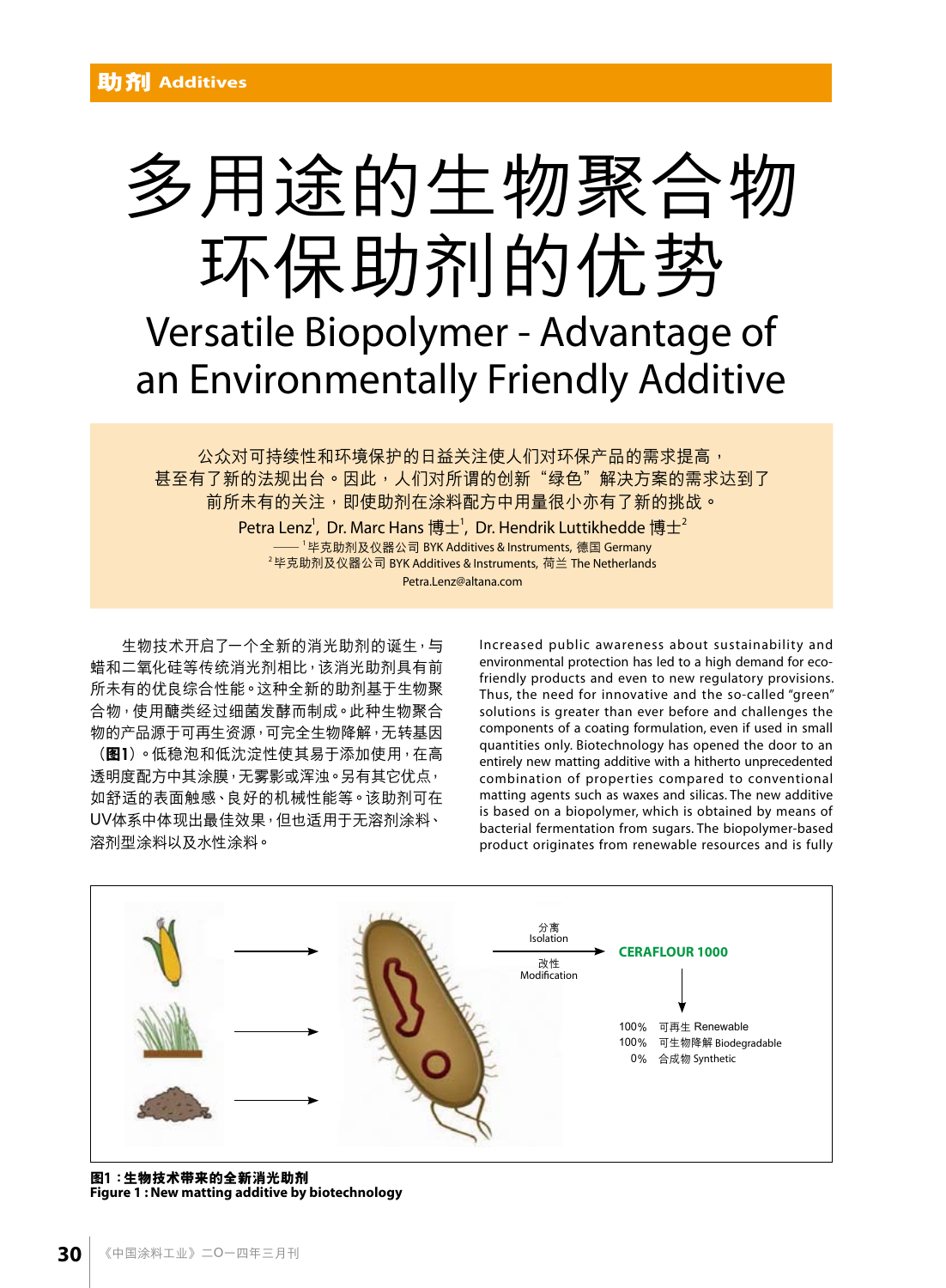## 高消光效率

在各种的涂料体系中,二氧化硅消光剂的使用都 非常普遍和有效。与传统涂料体系相比,UV固化体系 难以消光。一个重要原因是其不像溶剂型涂料有明显 的涂膜收缩。尤其是低光泽的哑光涂料,所需的二氧 化硅消光剂的使用量显著高于其它涂料体系。标准二 氧化硅消光剂通常会导致粘度显著增加,并提高触变 性,因此需要使用更多的活性稀释剂或特殊的润湿分 散劑來降低粘度,並提供牛頓流動特性和防沉降性。 有許多特殊有機改性的二氧化硅消光劑,它們對粘度 的影响不大,但消光的效率也不高,而且经常有稳泡 性,而且透明度不佳。

一般而言,蜡助剂对粘度的增加虽然不像二氧化 硅的影响那么大,但它们在消光的效率也不够高。如使 用酰胺蜡,也会遭遇到诸如稳泡、雾影等副作用。使用 改性HDPE(合金)的蜡助剂,其优点是可改善涂膜性 能,如耐机械性能。因此蜡助剂经常与二氧化硅一并 使用,因为这样可带来更好的涂膜性能,特别是抗划 伤性及耐磨性。聚合物消光剂也被经常使用在消光, 由于容易添加、对粘度无仟何影响。它也可与二氧化硅 或蠟搭配使用。

生物聚合物展现出绝佳的消光效果,而且对粘度 没有任何影响。与有机处理过的二氧化硅和蜡相比, 其效率更高;在众多测试体系中,其效率等同于未经处 理的二氧化硅(图2)在聚酯丙烯酸酯体系和聚氨酯丙 烯酸酯体系中,使用5%的生物聚合物即可将光泽度降 低至10~30。光澤度采用BYK-Gardner光澤度儀以60**°** 测量。其消光效果通常接近未经处理的二氧化硅,并 优于所有测试的有机处理过的二氧化硅。

添加生物聚合物非常容易,无需太高的剪切力。在 添加过程中,不会有粉尘及稳泡的情况。光泽均匀的涂 膜经常是UV体系中的主要挑战。即使是涂膜厚度差异 很小的的狀況下,也會導致表面光澤度的不同。利用此 生物聚合物,表面的光泽度能不受涂膜厚度所影响。

在大多数的情况下,在水性1K、2K及UV体系中, 其消光效果与其它消光剂相似。未经处理的二氧化硅 具有最好的消光效率。在溶剂型体系中,其消光性能 优于蜡助剂,而仅在某些体系下与二氧化硅相近。所 以,生物聚合物与二氧化硅和聚合物消光剂以及蜡助 劑皆可搭配使用。

# 透明度

透明度也是生物聚合物的一个关键优势。涂膜的 吸收和散射特性决定有多少光可穿过以及其后方物体 如何通过透明涂膜而显示出来。其显著特点为:

biodegradable and GMO-free (**Figure 1**). Minimised foam stabilisation and sedimentation ensure easy incorporation and deliver highly transparent formulations and coating films with no haziness or turbidity. Further beneficial effects, such as a pleasant surface touch and good mechanical properties, are observed. The best results have been achieved in UV systems, but the additive is suitable for solvent-free, solvent-borne and waterborne coatings.

## High matting efficiency

Silica matting agents are very common and effective in every type of coating system. In comparison with conventional coating systems, UV curable systems are difficult to matt. One important reason is that there is no film shrinkage, as there is with solvent-borne coatings. The amount of silica needed, especially for deep matt coatings, is significantly higher than in other coatings. Standard silica matting agents often cause a marked increase in viscosity and provide additional thixotropy. Thus, either higher amounts of reactive diluents are needed or specially designed wetting and dispersing agents have to be used in order to reduce the viscosity, provide Newtonian flow behaviour and supply anti-settlement properties. There are many specially designed, organically modified silica matting agents available which do not affect viscosity so much, but these are not so efficient in terms of gloss reduction and often exhibit foam stabilisation and lower transparency.

In general, wax additives do not affect viscosity as much as silica, but they are not sufficiently efficient to achieve low gloss surfaces. With some amide waxes, negative side effects such as foam stabilisation and haziness are also observed. The benefit of using wax additives such as modified HDPE (alloys) is improvement to film properties such as mechanical resistance. Often, wax additives are used in combination with silica because of the improved film properties that this brings, notably scratch and abrasion resistance. Polymer matting agents are often used because of their easy incorporation and zero effect on viscosity. Combinations are also possible with silica or waxes.



**圖2:三種常見100%UV體系中三種選定助劑的光澤度 降低效果(助劑劑量為7.5%,幹膜厚度為**20µm**) Figure 2 : Gloss reduction of 3 selected additives in 3 common 100% UV-systems (additive dosage 7.5%, 20**µ**m**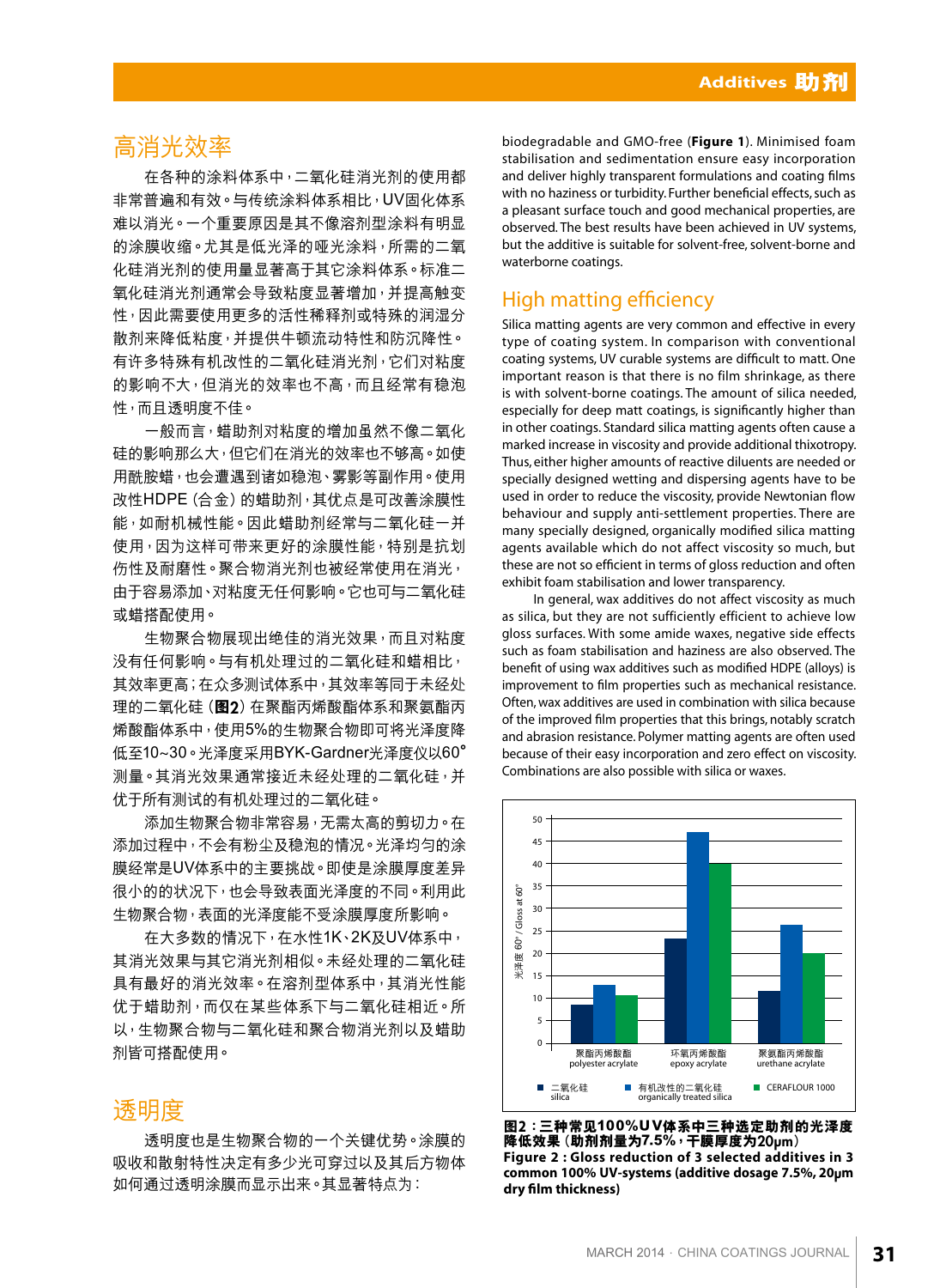#### 散射角广→ 雾影

(光线向四面八方扩散,导致对比度损失)

#### **散射角小→ 透視度高**

(光线仅在较小角度范围内扩散,高度集中)

该效果说明了透过涂膜可看到后方清晰的影像。 如果哑光清漆透明性差,当涂布在黑色底漆上就会改 变原来的颜色而成灰色。因此,透明度对深色或透明 材質上的塗層均非常重要。例如,在木器塗料中,底部 的木纹应清晰可见。

通过雾度测量技术证明了生物聚合物带来的视觉 效果。雾度计的测量原理如下。一束光射向样本并进 入积分球。球体的内表面均匀地涂布哑光白色材料,能 使光线漫射。球体内的一个探测器测量总透光率和穿 透性雾度。安装在球体出口处的环形传感器检测低散 射角的光(清晰度)。

将涂膜与未添加消光剂的透明涂料进行了比较。 与含有经过处理的二氧化硅或蜡助剂的涂膜相比,而 使用生物聚合物的塗膜顯示出更高的清晰度(**圖**3)。

不仅在100%UV体系中具有高透明度,在水性涂 料和溶劑型塗料中也是如此。這些顆粒的定向排列在 所有体系中基本上一致。

# 绝佳的触觉特性、舒适的柔软触感

生物聚合物赋予涂料舒适、温润的触感,像蜡一 样。根据作者的定义,触觉为具有柔软触感的平滑表 面。没有设备可用于测试触觉。因此邀请了许多人评估 样品。生物聚合物样品不约而同地被判定为最平滑、



图3:采用不同助剂的涂层清晰度(助剂剂量为2%,干膜 **厚度為30**µ**m)**

**Figure 3 : Coating clarity as a function of additive (additive** 

The biopolymer exhibits excellent matting combined with no impact on viscosity. In comparison with treated silica and waxes, efficiency is higher and, in many of the tested systems, equal to untreated silica (**Figure 2**). In polyester acrylate and urethane acrylate systems, it has been possible to reduce the gloss to 10-30 with 5% of biopolymer. The gloss of the hardened film was measured with a micro-Tri-gloss form BYK-Gardner at an angle of 60°. This is often comparable to untreated silica and better than all the treated silica tested.

Incorporation of the biopolymer is easy; no high shear force is required. During incorporation, dust and foam stabilisation have not been observed. A uniform gloss is often a major challenge in UV systems. Even small differences in film thickness can lead to gloss differences. Through the use of the biopolymer, the gloss level become independent of film thickness.

In waterborne 1K, 2K and UV systems, similar matting to other matting agents was seen in most cases. The highest matting efficiency has been found with the untreated silica. In solvent-borne systems, the matting properties were found to be better than with wax additives and only in some cases similar to silica. Combinations of the biopolymer with silica and polymer matting agents and wax additives were found to be possible.

#### **Transparency**

Transparency is also a key advantage of the biopolymer. The absorption and scattering behaviour of applied coatings determine how much light will pass through and how objects will appear through a transparent product. Distinguishing features are:

#### **Wide angle acattering → haze**

(Light is diffused in all directions causing a loss of contrast.)

#### **Narrow angle scattering → see-through quality**

(Light is diffused in a small angle range with high concentrations.)

This effect describes how well very fine details can be seen through the film. If a matt clear coat is hazy, an application on black primer appears grey. Transparency is not only important for applications on dark or transparent substrates. In wood coatings, for example, the wood grain should be clearly visible.

The visual impression provided by the biopolymer has been proven by haze measurement. The measurement principle of the haze meter is as follows. A light beam strikes the specimen and enters an integrating sphere. The sphere's interior surface is coated uniformly with a matt white material to allow diffusion. A detector in the sphere measures the total transmittance and the transmission haze. A ring sensor mounted at the exit port of the sphere detects narrow angle scattered light (clarity).

Films of coatings have been compared to the clear coat without matting agent. The biopolymer-containing film has exhibited a higher clarity compared to treated silica or waxcontaining films (**Figure 3**).

High transparency has been found not only in 100% UV systems but also in waterborne and solvent-borne coatings. The orientation of the particles has been largely homogeneous in all systems.

### Excellent haptic properties & pleasant soft-touch

The biopolymer imparts a comfortable and warm wax-like